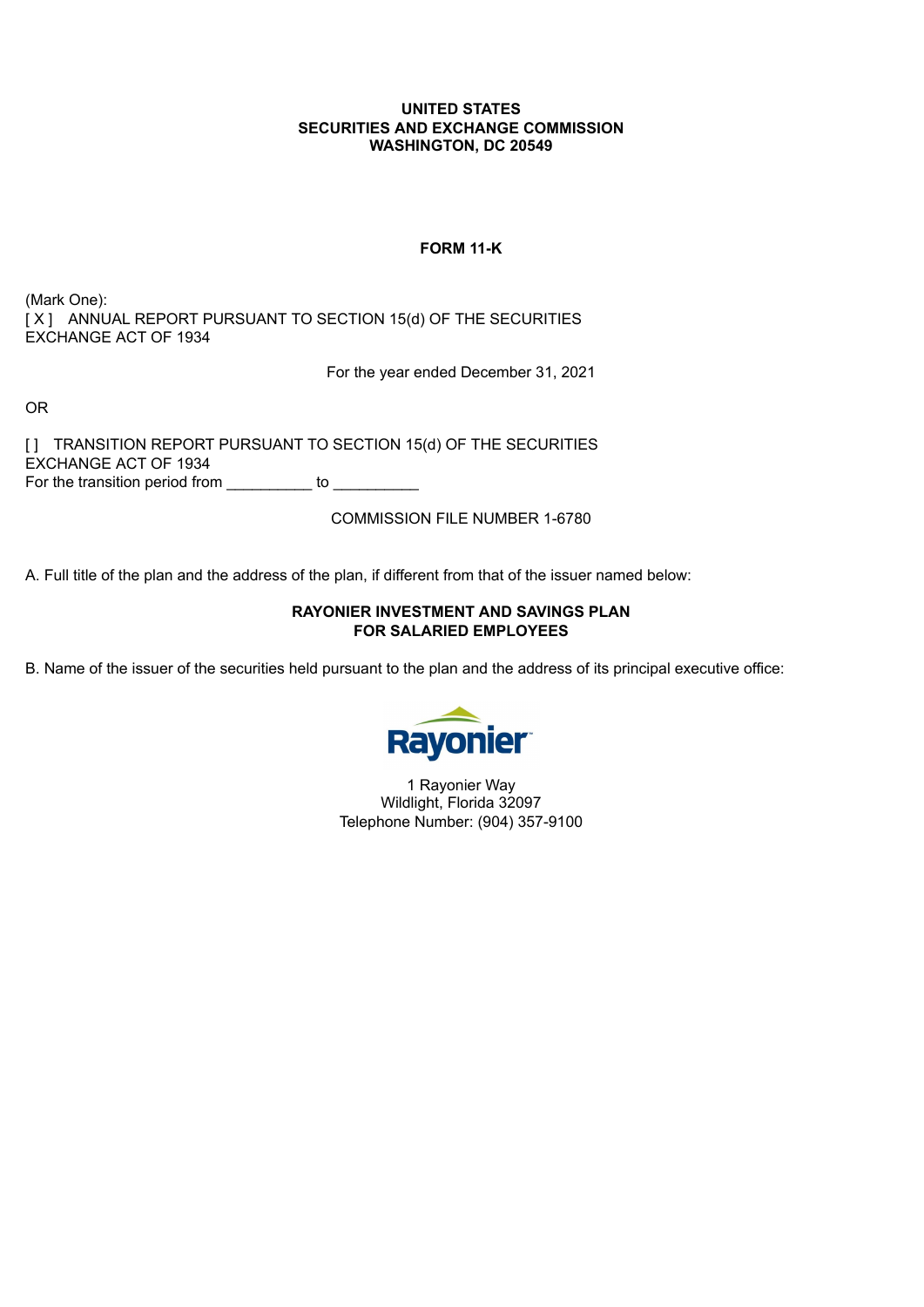## **RAYONIER INVESTMENT AND SAVINGS PLAN FOR SALARIED EMPLOYEES**

## **AS OF DECEMBER 31, 2021 AND 2020 AND FOR THE YEAR ENDED DECEMBER 31, 2021**

## **TABLE OF CONTENTS**

<span id="page-1-0"></span>

|                                                                  | <b>PAGE</b>     |
|------------------------------------------------------------------|-----------------|
| Report of Independent Registered Public Accounting Firm          | $\mathbf{1}$    |
| <b>Financial Statements:</b>                                     |                 |
| <b>Statements of Net Assets Available for Benefits</b>           | $\overline{2}$  |
| <b>Statement of Changes in Net Assets Available for Benefits</b> | $\overline{3}$  |
| <b>Notes to Financial Statements</b>                             | $\overline{4}$  |
| <b>Supplemental Schedule:</b>                                    |                 |
| Schedule H, Line 4i: Schedule of Assets (Held at End of Year)    | 12              |
| <b>Signature</b>                                                 |                 |
| <b>Exhibit Index</b>                                             | <u>13</u><br>14 |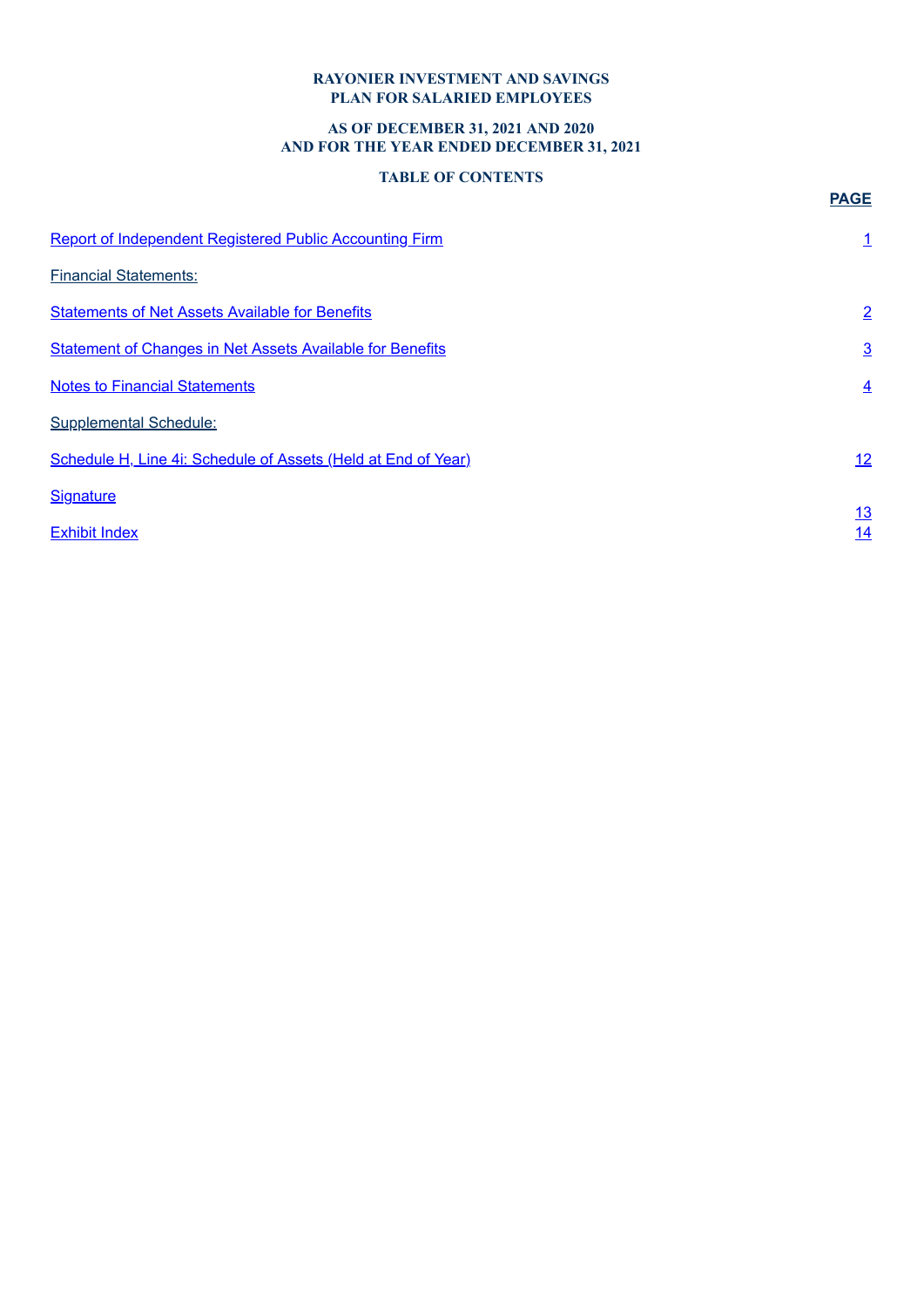#### **REPORT OF INDEPENDENT REGISTERED PUBLIC ACCOUNTING FIRM**

To the Plan Administrator and Participants of the Rayonier Investment and Savings Plan for Salaried Employees Wildlight, Florida

#### **Opinion on the Financial Statements**

We have audited the accompanying statements of net assets available for benefits of the Rayonier Investment and Savings Plan for Salaried Employees (the "Plan") as of December 31, 2021 and 2020, the related statement of changes in net assets available for benefits for the year ended December 31, 2021, and the related notes (collectively, the "financial statements"). In our opinion, the financial statements present fairly, in all material respects, the net assets available for benefits of the Plan as of December 31, 2021 and 2020, and the changes in net assets available for benefits for the year ended December 31, 2021, in conformity with accounting principles generally accepted in the United States of America.

#### **Basis for Opinion**

These financial statements are the responsibility of the Plan's management. Our responsibility is to express an opinion on the Plan's financial statements based on our audits. We are a public accounting firm registered with the Public Company Accounting Oversight Board (United States) ("PCAOB") and are required to be independent with respect to the Plan in accordance with the U.S. federal securities laws and the applicable rules and regulations of the Securities and Exchange Commission and the PCAOB.

We conducted our audits in accordance with the standards of the PCAOB. Those standards require that we plan and perform the audits to obtain reasonable assurance about whether the financial statements are free of material misstatement, whether due to error or fraud. The Plan is not required to have, nor were we engaged to perform, an audit of its internal control over financial reporting. As part of our audits we are required to obtain an understanding of internal control over financial reporting but not for the purpose of expressing an opinion on the effectiveness of the Plan's internal control over financial reporting. Accordingly, we express no such opinion.

Our audits included performing procedures to assess the risk of material misstatement of the financial statements, whether due to error or fraud, and performing procedures that respond to those risks. Such procedures included examining, on a test basis, evidence regarding the amounts and disclosures in the financial statements. Our audits also included evaluating the accounting principles used and significant estimates made by the Plan's management, as well as evaluating the overall presentation of the financial statements. We believe that our audits provide a reasonable basis for our opinion.

#### **Supplemental Information**

The supplemental information in the accompanying schedule of assets (held at end of year) as of December 31, 2021, has been subjected to audit procedures performed in conjunction with the audit of the Plan's financial statements. The supplemental information is the responsibility of the Plan's management. Our audit procedures included determining whether the supplemental information reconciles to the financial statements or the underlying accounting and other records, as applicable, and performing procedures to test the completeness and accuracy of the information presented in the supplemental information. In forming our opinion on the supplemental information, we evaluated whether the supplemental information, including its form and content, is presented in conformity with the Department of Labor's Rules and Regulations for Reporting and Disclosure under the Employee Retirement Income Security Act of 1974. In our opinion, the supplemental information is fairly stated, in all material respects, in relation to the financial statements as a whole.

We have served as the Plan's auditor since 2007.

/s/ ENNIS, PELLUM & ASSOCIATES, P.A. Ennis, Pellum & Associates, P.A.

<span id="page-2-0"></span>Jacksonville, Florida June 23, 2022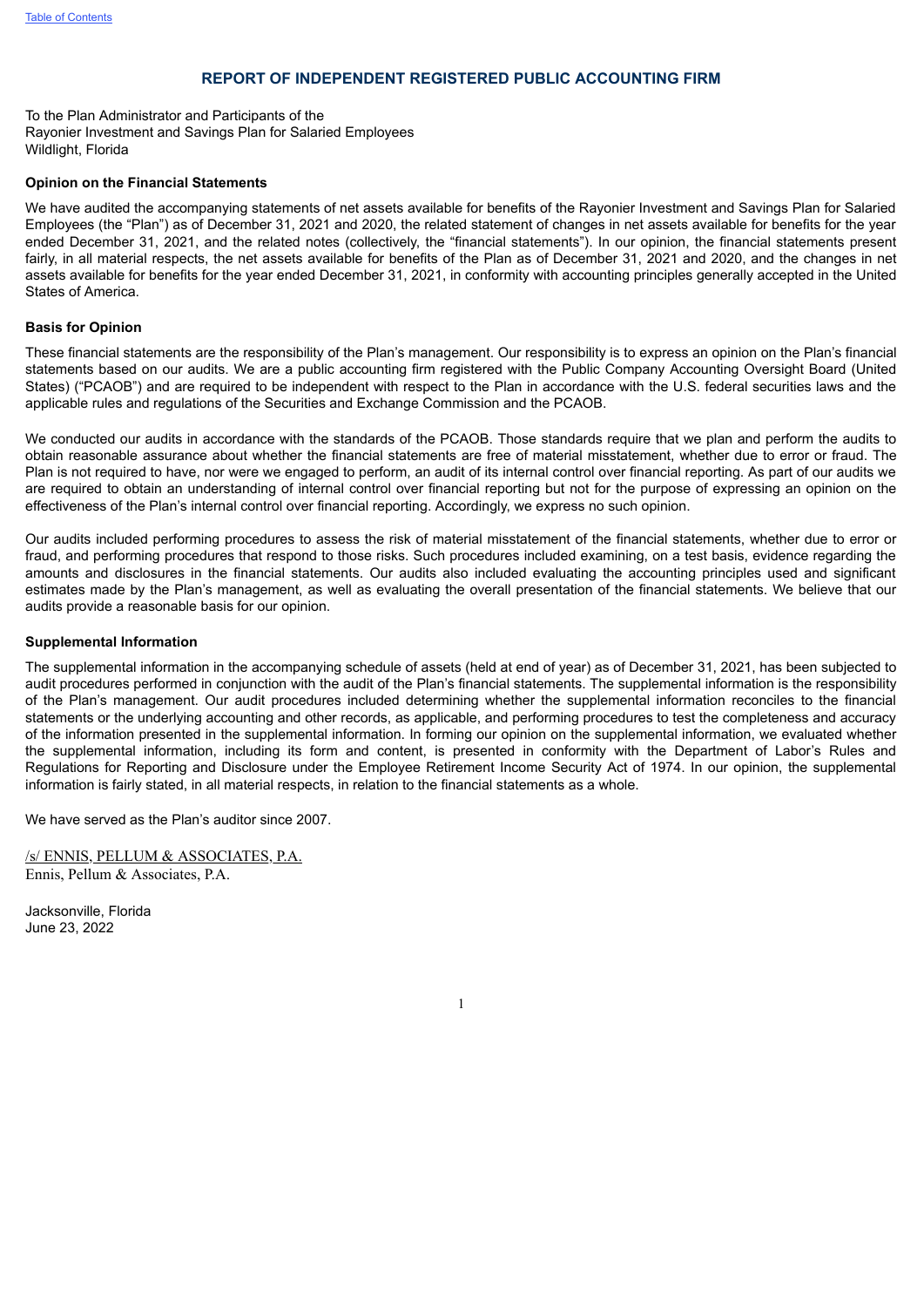## **RAYONIER INVESTMENT AND SAVINGS PLAN FOR SALARIED EMPLOYEES**

### **STATEMENTS OF NET ASSETS AVAILABLE FOR BENEFITS AS OF DECEMBER 31,**

|                                                   | 2021          | 2020         |
|---------------------------------------------------|---------------|--------------|
| <b>ASSETS</b>                                     |               |              |
| Investments:                                      |               |              |
| Investments, at fair value (Notes 2 and 3)        | \$112,366,324 | \$75,212,078 |
| Investments, at contract value (Note 2)           | 2,591         | 23,154,000   |
| <b>Total investments</b>                          | 112,368,915   | 98,366,078   |
|                                                   |               |              |
| Receivables:                                      |               |              |
| Notes receivable from participants                | 308,123       | 372,683      |
| <b>Employer contributions</b>                     | 95,094        | 66,866       |
| Accrued interest, dividends, and unsettled trades | 180,681       | 4            |
| Total receivables                                 | 583,898       | 439,553      |
| <b>TOTAL ASSETS</b>                               | 112,952,813   | 98,805,631   |
|                                                   |               |              |
| <b>LIABILITIES</b>                                |               |              |
| Payables:                                         |               |              |
| Accrued investment fees                           | (15, 939)     | (13, 923)    |
| <b>TOTAL LIABILITIES</b>                          | (15,939)      | (13, 923)    |
|                                                   |               |              |
| <b>NET ASSETS AVAILABLE FOR BENEFITS</b>          | \$112,936,874 | \$98,791,708 |

<span id="page-3-0"></span>The accompanying notes are an integral part of these financial statements.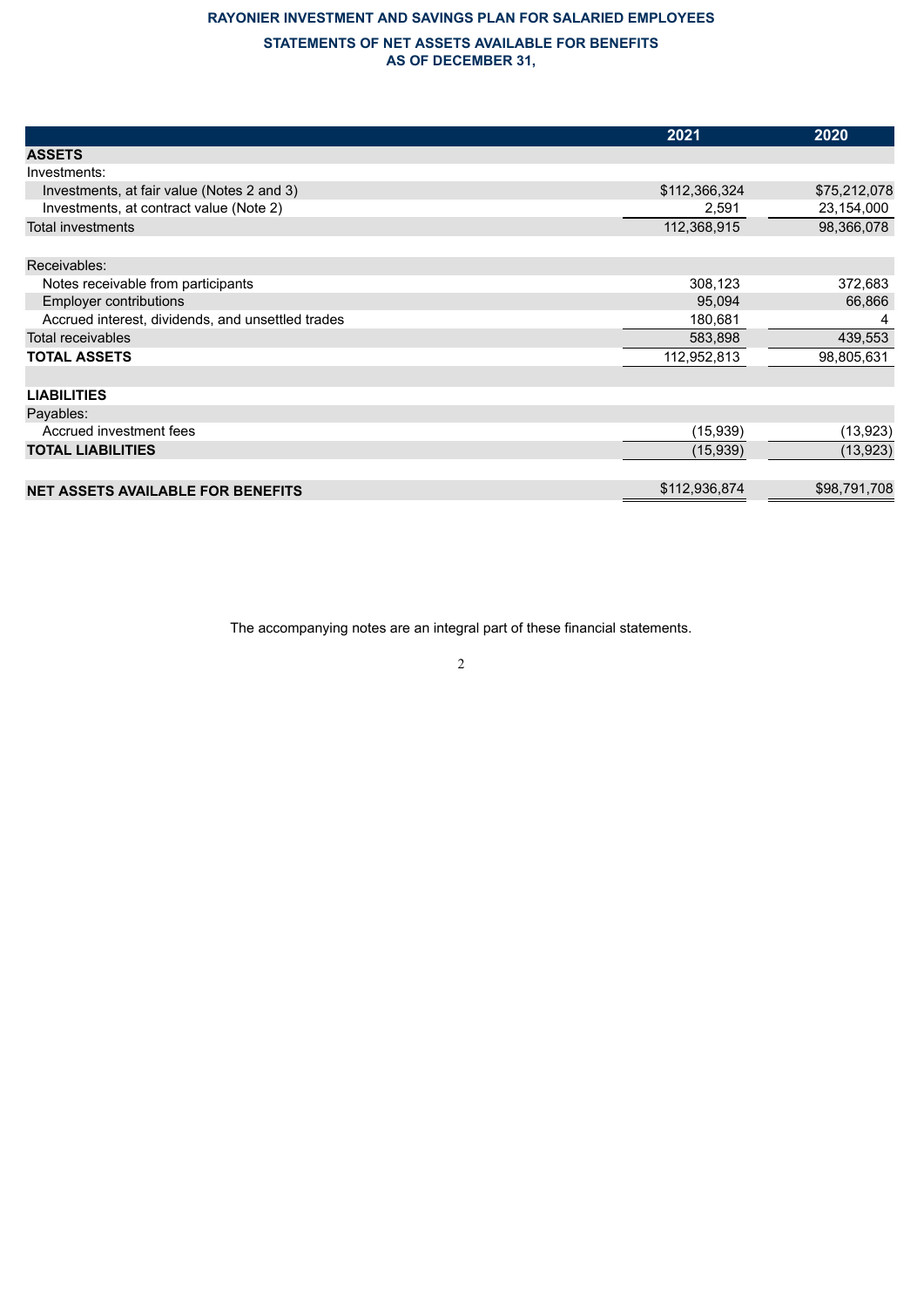# **RAYONIER INVESTMENT AND SAVINGS PLAN FOR SALARIED EMPLOYEES**

## **STATEMENT OF CHANGES IN NET ASSETS AVAILABLE FOR BENEFITS FOR THE YEAR ENDED DECEMBER 31,**

|                                                | 2021          |
|------------------------------------------------|---------------|
| <b>ADDITIONS TO NET ASSETS:</b>                |               |
| Net appreciation in fair value of investments  | \$12,406,006  |
| Participant contributions                      | 3,769,083     |
| Interest and dividends (Note 4)                | 4,709,043     |
| <b>Employer contributions</b>                  | 2,333,933     |
| Rollover contributions                         | 1,592,177     |
| Interest on notes receivable from participants | 15,431        |
|                                                | 24,825,673    |
|                                                |               |
| <b>DEDUCTIONS FROM NET ASSETS:</b>             |               |
| Distributions to participants                  | (10,680,507)  |
|                                                | (10,680,507)  |
|                                                |               |
| <b>NET INCREASE</b>                            | 14,145,166    |
|                                                |               |
| Net assets available for benefits:             |               |
| Beginning of year                              | 98,791,708    |
| End of year                                    | \$112,936,874 |

<span id="page-4-0"></span>The accompanying notes are an integral part of these financial statements.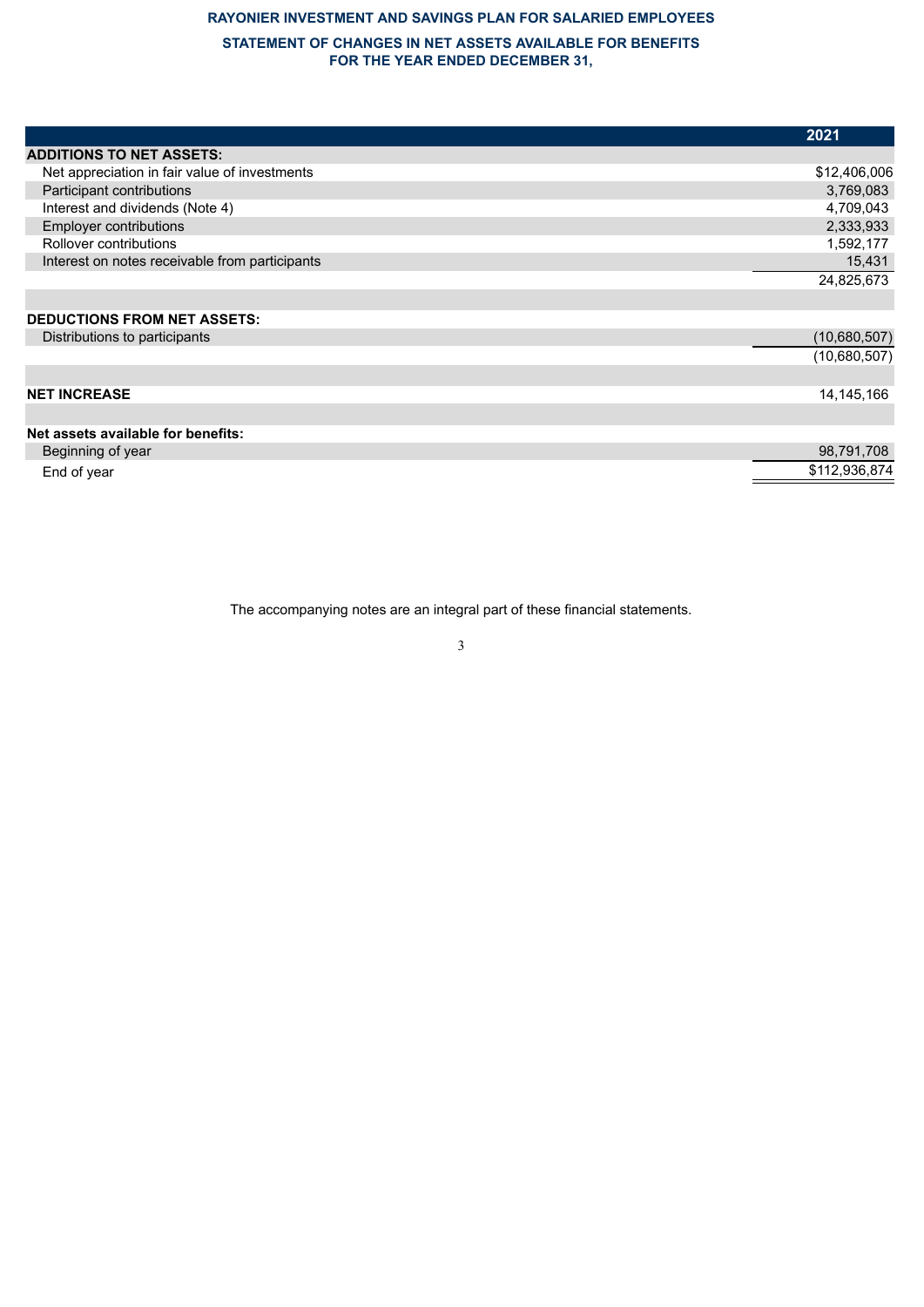#### **1. Description of the Plan**

The following brief description of the Rayonier Investment and Savings Plan for Salaried Employees (the "Plan") is provided for general information purposes only. Participants should refer to the Plan document for a more complete description of the Plan's provisions.

#### *General*

The Plan is a defined contribution plan covering all eligible salaried employees of Rayonier Inc. and Subsidiaries ("Sponsor" or the "Company"). Salaried employees are eligible to participate in the Plan immediately and are, absent an election by the participant, automatically enrolled after completing 45 days of eligible service. The Plan is subject to the provisions of the Employee Retirement Income Security Act of 1974 ("ERISA").

On January 4, 2021 Empower Retirement ("Empower") completed the acquisition of Massachusetts Mutual Life Insurance Company's ("MassMutual") retirement plan business. Upon completion of the acquisition, Empower became the record keeper of the Plan, and maintains and administers the Plan's investment assets for the benefit of participants. The trust forming part of the Plan (the "Trust") maintains the Plan's investments in Rayonier Inc. common stock and is administered by Reliance Trust Company.

#### *Contributions*

Participants may contribute up to 100 percent of eligible compensation, which includes their annual bonus. Contributions may be made on a before-tax basis, Roth after-tax basis, after-tax basis or a combination thereof.

The Company makes a standard matching contribution of 60 percent of the first six percent of each participant's eligible compensation contributed to the Plan, with a matching true-up contribution made annually.

Employees may, at the Company's discretion, receive a contribution ("enhanced retirement contribution") of three percent of their eligible compensation in addition to the standard matching contribution each pay period. The compensation used to calculate the enhanced retirement contribution includes overtime and additional straight time in addition to base pay and annual bonus.

Each year, participants may contribute up to the maximum allowed by the Internal Revenue Code ("IRC"). In addition, the Plan allows for "catch-up" contributions by participants age 50 years and older as of the end of the Plan year. The Plan permits rollovers from other qualified plans into the Plan.

#### *Participant Accounts*

Each participant's account is credited with the participant's contributions and the related Company contributions. Plan earnings and losses are allocated to participant accounts based upon account balances.

#### *Vesting*

Participants are immediately fully vested in their contributions plus actual earnings/losses thereon. Participants vest in the Company matching contributions and enhanced retirement contributions at a rate of 20 percent per year of service. Full vesting occurs after five years of service.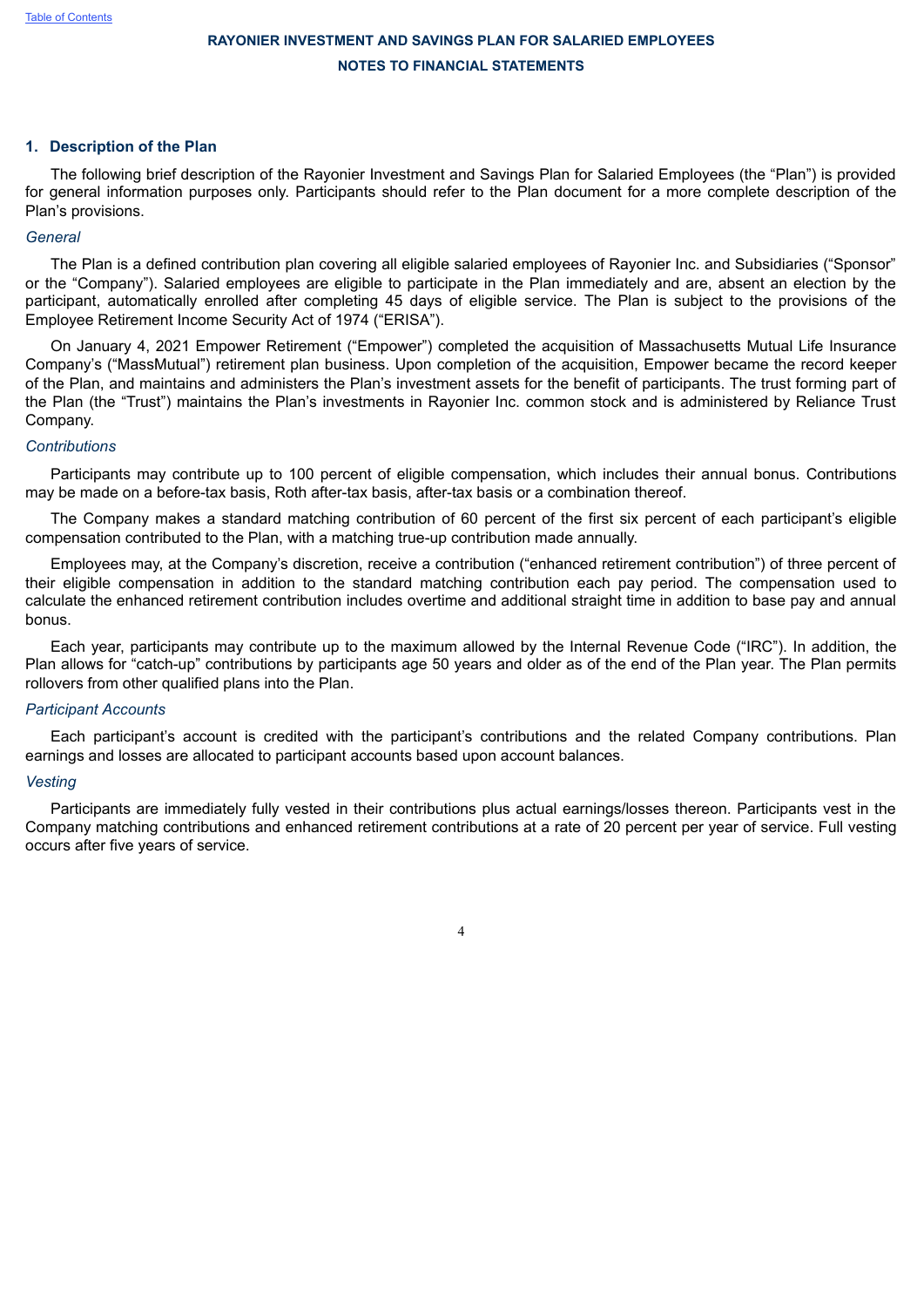#### *Forfeitures*

Forfeited non-vested accounts may be used to reduce future employer contributions or to pay for administrative expenses related to the Plan. During 2021, forfeitures of \$25,843 were utilized to reduce administrative expenses. An insignificant amount of interest income is earned on the funds held in this account. At December 31, 2021 and 2020, the balance in forfeited, nonvested accounts totaled \$2,591 and \$18,525, respectively, and remains available in the Stable Value Fund ("MassMutual GIA").

### *Investment Options*

Participants direct the investment of their contributions into various investment options offered by the Plan, as listed in the accompanying schedule of assets held at the end of the year.

Participants are prohibited from transferring into most mutual funds and similar investment options if they have transferred into and out of the same option within the previous 60 days.

Participants are prohibited from contributing or transferring into the Rayonier Inc. Common Stock Fund, but transfers out may occur at any time.

#### *Notes Receivable from Participants*

Participants may borrow a minimum of \$1,000 from their individual accounts. Loan amounts may not exceed the lesser of (a) 50 percent of the participant's vested balance or (b) \$50,000 reduced by the participant's highest outstanding loan balance, if any, during the prior one-year period. In no event may a participant borrow from enhanced retirement contributions provided by the Company. Loan terms range from one to five years or up to 15 years for the purchase of a primary residence. The loans are secured by the balance in the participant's account and bear interest at the prime rate plus one percent. Principal and interest are paid ratably through semi-monthly payroll deductions. Loan transactions are treated as transfers between the investment funds and the loan fund.

#### *Payment of Benefits and Withdrawals*

Plan benefits are payable to participants at the time of termination or retirement, in the case of becoming disabled, or to their beneficiaries in the event of death, and are based on the fully vested balance of their account. Alternatively, a participant may elect to defer distribution until April 1 of the year following the participant's attainment of age 70-1/2, provided the participant's vested account balance exceeds \$1,000. In the event of termination of employment before retirement, a participant's account balance will be distributed in a lump sum, or if the balance exceeds \$1,000, over future periods or deferred.

Withdrawals may be made from the principal portion of a participant's after-tax account balance in excess of a prescribed minimum at any time. Withdrawals from before-tax account balances, roth after-tax account balances, and earnings from aftertax account balances are allowable before attaining the age of 59-1/2 in the case of financial hardship. Existence of financial hardship is determined by Internal Revenue Service ("IRS") criteria.

### *CARES Act*

On March 27, 2020 the Coronavirus Aid, Relief and Economic Security Act (the "CARES Act") was signed into law. The CARES Act allows retirement plans to provide participants who are impacted by the coronavirus (as defined in the CARES Act) with greater access to their savings. As permitted by the CARES Act, the Plan waived the required minimum distribution for 2020. No amendments allowed by the CARES Act were adopted by the Plan.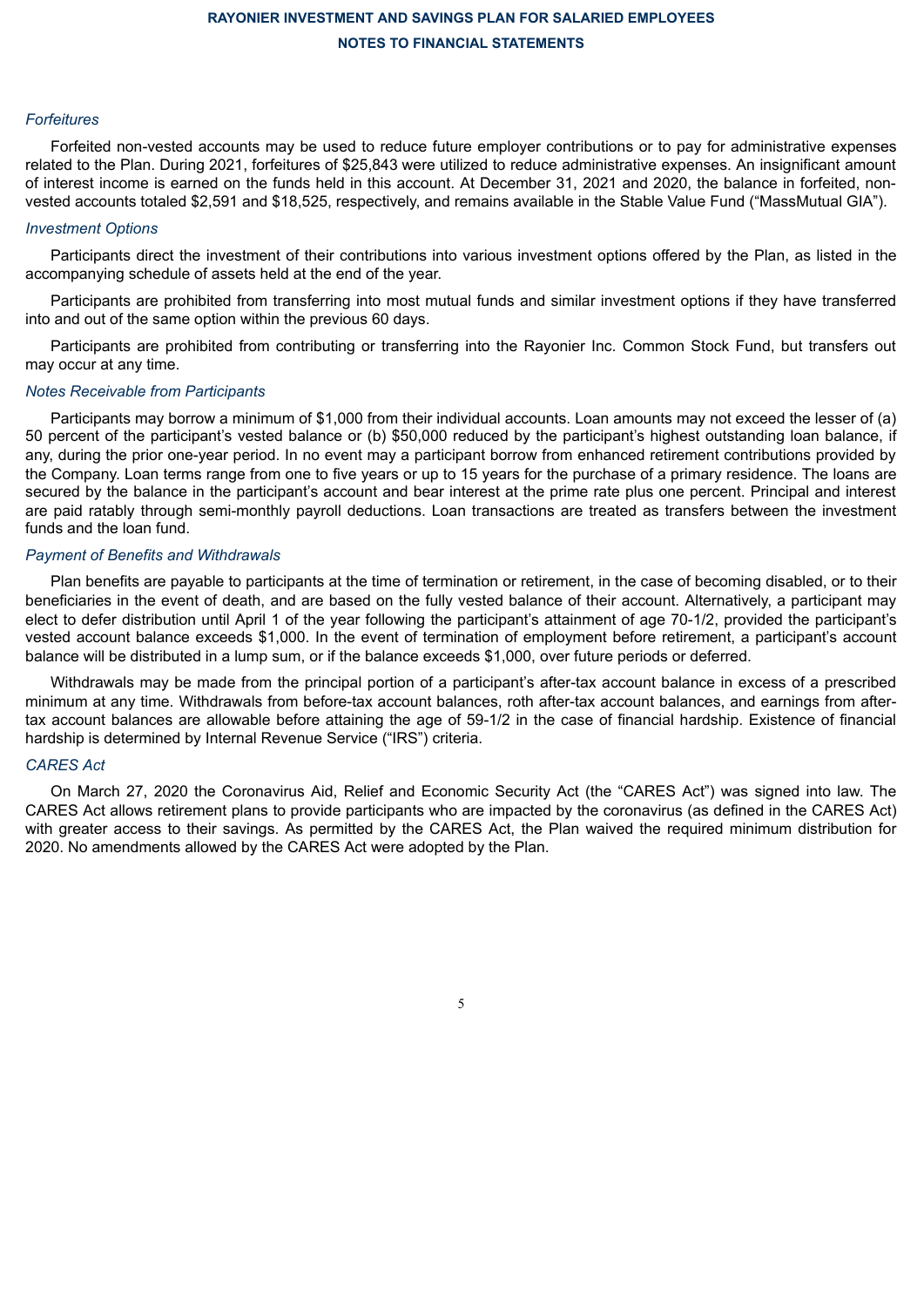### **2. Summary of Significant Accounting Policies**

### *Basis of Accounting*

The accompanying financial statements of the Plan are prepared under the accrual method of accounting.

#### *Use of Estimates*

The preparation of the financial statements in conformity with accounting principles generally accepted in the United States of America requires management to make certain estimates and assumptions that affect the reported amounts of net assets available for benefits and changes therein. Actual results could differ from those estimates.

### *Investment Valuation and Income Recognition*

The Plan's investments are stated at fair value, with the exception of fully benefit-responsive investment contracts. See Note 3 — *Fair Value Measurements* for additional information.

The Plan previously held the MassMutual GIA as its stable value investment option. Fully benefit-responsive investment contracts, such as those held in the MassMutual GIA, are reported at contract value pursuant to Accounting Standards Update ("ASU") No. 2015-12. Contract value (generally equal to historical cost plus accrued interest) is the relevant measure for fully benefit-responsive investment contracts because it represents the amount participants would receive if they were to initiate permitted transactions under the terms of the Plan. As required by the accounting standards update, all Plan investments in such contracts are presented at contract value in the Statements of Net Assets Available for Benefits. The guaranteed interest rate was 2.15 percent as of December 31, 2020. The guaranteed interest rate is determined every six months. At December 31, 2021, an immaterial amount of forfeitures were still held in the MassMutual GIA. In 2021, the MassMutual GIA was replaced with the Putnam Stable Value Fund as an investment option for participants.

Certain events limit the ability of the Plan to transact at contract value with the issuer. Such events include the following: (i) amendments to the plan documents (including complete or partial plan termination); (ii) breach of contract; or (iii) the failure of the trust to qualify for exemption from federal income taxes or any required prohibited transaction exemption under ERISA. The Plan Administrator does not believe the occurrence of any such event is probable.

Purchases and sales of securities are recorded on a trade-date basis. Interest income and dividends are recorded on an accrual basis. Net appreciation (depreciation) includes the Plan's gains and losses on investments bought and sold as well as held during the year. See Note 3 — *Fair Value Measurements* for additional information.

#### *Notes Receivable from Participants*

Participant loans are recorded as "Notes receivable from participants" and measured at their unpaid principal balance plus any accrued but unpaid interest in the Statements of Net Assets Available for Benefits as of December 31, 2021 and 2020. No allowance for credit losses has been recorded as of December 31, 2021 and 2020. Defaulted participant loans are reclassified as distributions based upon the terms of the Plan document.

### *Risks and Uncertainties*

The Plan invests in various investment securities. Investment securities are exposed to various risks such as interest rate, market, and credit risks. Due to the level of risk associated with certain investment securities, it is at least reasonably possible that changes in the values of investment securities will occur in the near term and that such changes could materially affect participants' account balances and the amounts reported in the Statement of Net Assets Available for Benefits.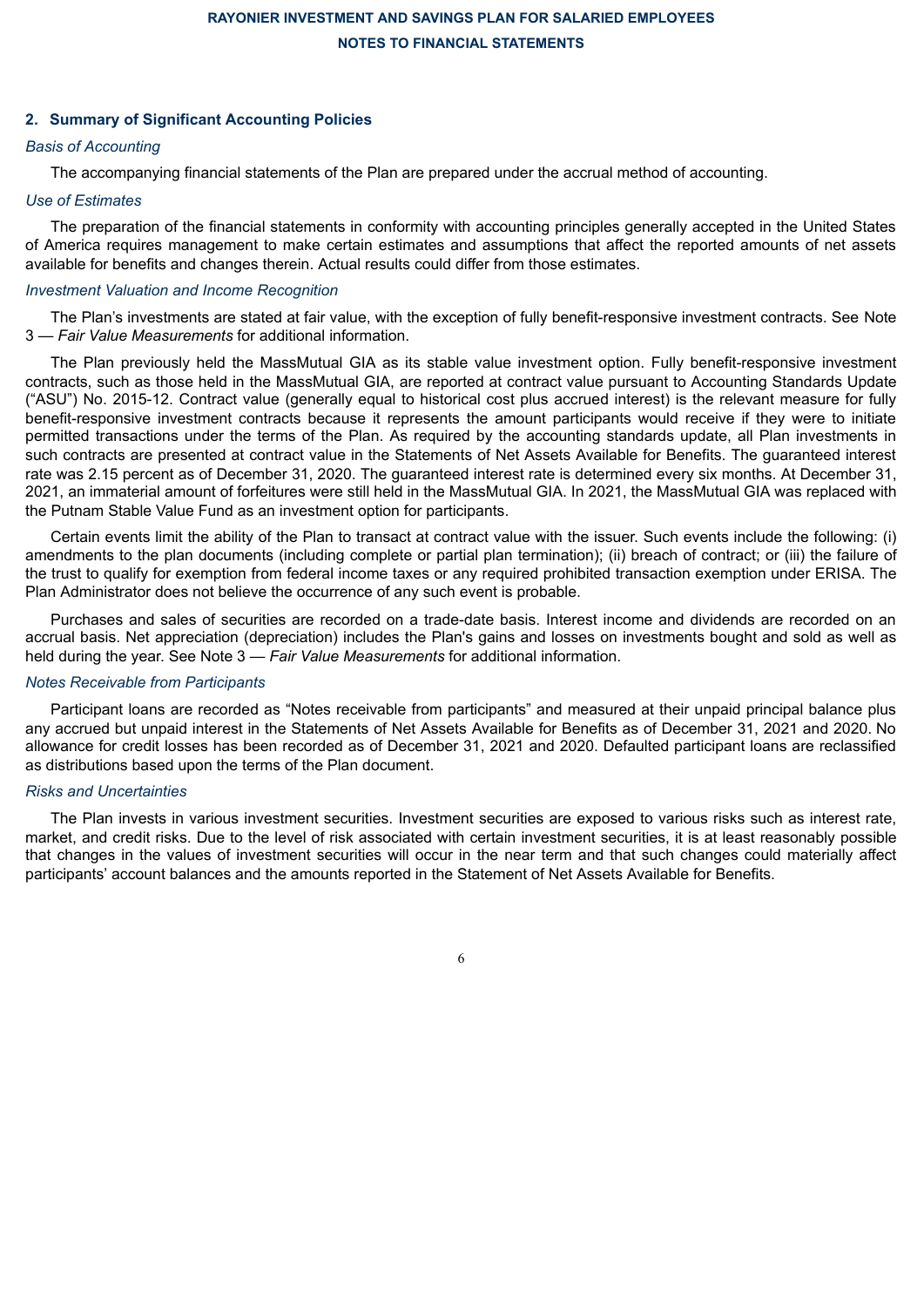#### *Payment of Benefits*

Benefits are recorded when paid.

### *Operating Expenses*

Certain expenses of maintaining the Plan are paid by the Sponsor*.* Fees charged by the individual funds and participant specific expenses are deducted from the participant's balance and included within "Net appreciation in fair value of investments" in the Statement of Changes in Net Assets Available for Benefits.

### *Subsequent Events*

The Plan has evaluated events and transactions that occurred after the balance sheet date but before the financial statements were issued. No events occurred that warranted disclosure.

### **3. Fair Value Measurements**

Financial assets and liabilities disclosed in the financial statements on a recurring basis are recorded at fair value. Fair value is defined as the exchange price that would be received for an asset or paid to transfer a liability in the principal or most advantageous market for the asset or liability in an orderly transaction between market participants at the measurement date (an exit price). The guidance establishes a three-level hierarchy that prioritizes the inputs used to measure fair value as follows:

- Level 1 Quoted prices in active markets for identical assets or liabilities.
- Level 2 Observable inputs other than quoted prices included in Level 1, such as quoted prices for similar assets and liabilities in active markets, quoted prices for identical or similar assets and liabilities in markets that are not active, or other inputs that are observable or can be corroborated by observable market data.
- Level 3 Unobservable inputs that are supported by little or no market activity and that are significant to the fair value of the assets or liabilities. This includes certain pricing models, discounted cash flow methodologies and similar techniques that use significant unobservable inputs.

The following table sets forth by level, within the fair value hierarchy, the Plan's investments at fair value, as of December 31, 2021:

|                                               | Level 1      | Level 2 | Level 3 | <b>Total</b> |
|-----------------------------------------------|--------------|---------|---------|--------------|
| <b>Investments at Fair Value:</b>             |              |         |         |              |
| Rayonier Inc. Common Stock Fund               | \$10,953,989 |         |         | \$10,953,989 |
| <b>Mutual Funds</b>                           | 65,552,946   |         |         | 65,552,946   |
| Total Investments in the Fair Value Hierarchy | 76,506,935   |         |         | 76,506,935   |
|                                               |              |         |         |              |
| Investments Measured at Net Asset Value (a):  |              |         |         |              |
| Pooled Separate Investment Accounts           |              |         |         | 11,349,674   |
| <b>Common Collective Trust Funds</b>          |              |         |         | 24,509,715   |
| Total Investments at Net Asset Value          |              |         |         | 35,859,389   |
|                                               |              |         |         |              |
| <b>Total Investments at Fair Value</b>        |              |         |         | 112,366,324  |

(a) Certain investments that are measured at fair value using the NAV per share (or its equivalent) practical expedient have not been categorized in the fair value hierarchy. The fair value amounts presented in this table are intended to permit reconciliation of the fair value hierarchy to the amounts presented in the Statements of Net Assets Available for Benefits.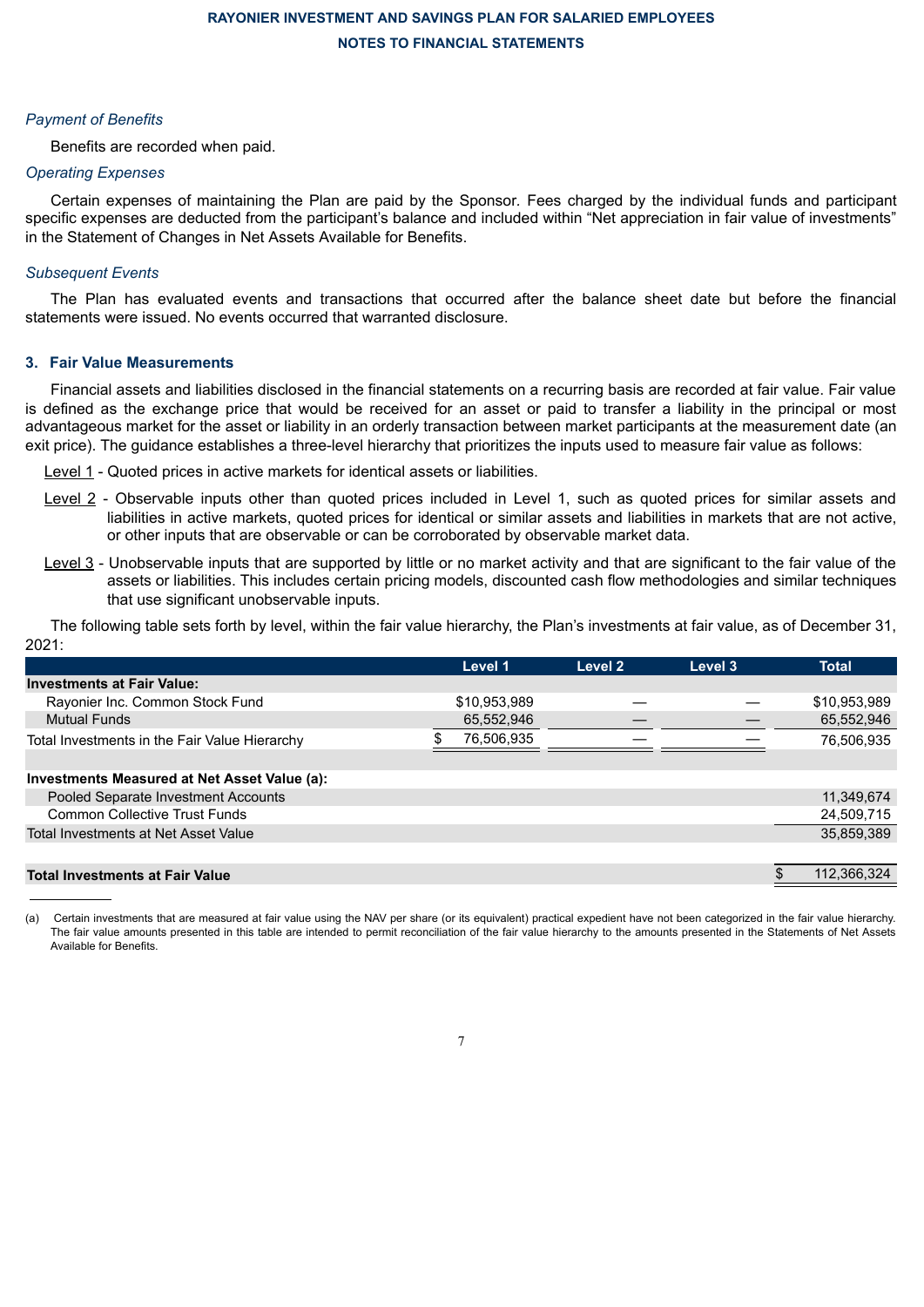The following table sets forth by level, within the fair value hierarchy, the Plan's investments at fair value, as of December 31, 2020:

|                                               | Level 1     | Level 2 | Level 3 |   | <b>Total</b> |
|-----------------------------------------------|-------------|---------|---------|---|--------------|
| <b>Investments at Fair Value:</b>             |             |         |         |   |              |
| Rayonier Inc. Common Stock Fund               | \$8,467,558 |         |         |   | \$8,467,558  |
| <b>Mutual Funds</b>                           | 53,958,317  |         |         |   | 53,958,317   |
| Total Investments in the Fair Value Hierarchy | 62,425,875  |         |         |   | 62,425,875   |
|                                               |             |         |         |   |              |
| Investments Measured at Net Asset Value (a):  |             |         |         |   |              |
| Pooled Separate Investment Accounts           |             |         |         |   | 10,703,491   |
| <b>Common Collective Trust Funds</b>          |             |         |         |   | 2,082,712    |
| Total Investments at Net Asset Value          |             |         |         |   | 12,786,203   |
|                                               |             |         |         |   |              |
| <b>Total Investments at Fair Value</b>        |             |         |         | S | 75.212.078   |

(a) Certain investments that are measured at fair value using the NAV per share (or its equivalent) practical expedient have not been categorized in the fair value hierarchy. The fair value amounts presented in this table are intended to permit reconciliation of the fair value hierarchy to the amounts presented in the Statements of Net Assets Available for Benefits.

The asset or liability's measurement level within the fair value hierarchy is based on the lowest level of any input that is significant to the fair value measurement. Valuation techniques used need to maximize the use of observable inputs and minimize the use of unobservable inputs.

The fair value of *Rayonier Inc. Common Stock Fund* is measured using the unit value calculated from the observable market price of the stock plus the cost of the short-term investment fund, which approximates fair value. These non-pooled separate investment accounts are deemed to be Level 1 investments.

*Mutual funds* are valued at the daily closing price as reported by the fund. Mutual funds held by the Plan are open-end mutual funds that are registered with the U.S. Securities and Exchange Commission. These funds are required to publish their daily net asset value and to transact at that price. The mutual funds held by the Plan are deemed to be actively traded and to be Level 1 investments.

*Common Collective Trust Funds* are measured using the unit value calculated based on the net asset value ("NAV") of the underlying assets as a practical expedient. The NAV is based on the fair value of the underlying investments held by each fund less liabilities divided by the units outstanding as of the valuation date. These funds are not publicly traded; however, the unit price calculation is based on observable market inputs of the funds' underlying assets. As of December 31, 2021 and 2020 there were no unfunded commitments. There are no participant redemption restrictions for these investments and participants can transact daily in these funds. Plan level termination of the Putnam Stable Value Fund requires 60 day written notice and is subject to up to a twelve-month delay in payment at the Putnam's Fiduciary Trust Company's discretion.

*Pooled Separate Investment Accounts* are measured using the unit value calculated based on the net asset value ("NAV") of the underlying pool of securities as a practical expedient. The NAV is based on the fair value of the underlying investments held by each fund less liabilities. Purchases and sales may occur daily within these accounts. As of December 31, 2021 and 2020, there were no unfunded commitments. Should the Plan initiate a full redemption on any of the pooled separate investment accounts, the redemption period is immediate.

The methods described above may produce a fair value calculation that may not be indicative of net realizable value or reflective of future fair values. Furthermore, while the Company believes its valuation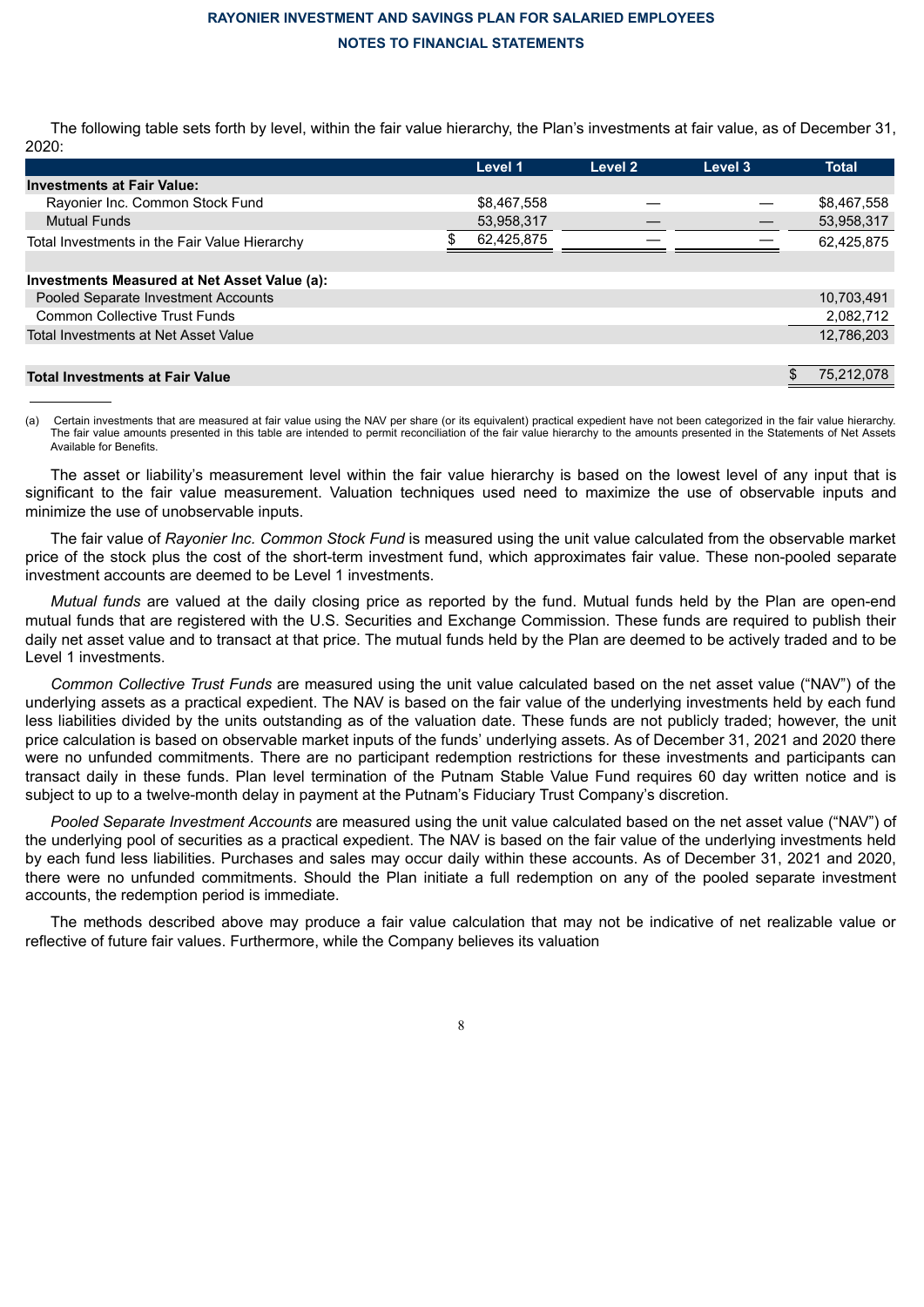methods are appropriate and consistent with other market participants, the use of different methodologies or assumptions to determine the fair value of certain financial instruments could result in a different fair value measurement at the reporting date.

The following table summarizes the Plan's investments measured at fair value based on NAV per share, as of December 31, 2021 and 2020:

|                                                  | December 31, |              |
|--------------------------------------------------|--------------|--------------|
|                                                  | 2021         | 2020         |
| <b>Common Collective Trust Funds:</b>            |              |              |
| Stable Value                                     | \$23,038,235 | $s-$         |
| Small Cap Growth                                 | 1,471,480    | 2,082,712    |
| <b>Total Common Collective Trust Funds</b>       | 24,509,715   | 2,082,712    |
| <b>Pooled Separate Investment Accounts:</b>      |              |              |
| Large Cap Value                                  | 2,807,292    | 2,168,409    |
| Mid Cap Index                                    | 4,118,210    | 3,696,751    |
| Developing Markets                               | 1,086,859    | 1,144,036    |
| Multi Sector Bond                                | 3,331,061    | 3,688,043    |
| <b>Holding Account</b>                           | 6,252        | 6,252        |
| <b>Total Pooled Separate Investment Accounts</b> | \$11,349,674 | \$10,703,491 |

#### **4. Stock Dividends**

The Plan received regular cash dividends of \$1.08 per share on Rayonier Inc. stock owned, totaling \$279,284 for the year ended December 31, 2021.

#### **5. Party-in-Interest Transactions**

Certain Plan investments are in Rayonier Inc. common stock; which comprises approximately 10% of the total investments. As Rayonier Inc. is the Sponsor, these transactions also qualify as party-in-interest transactions. At December 31, 2021 and 2020, the Plan held 257,047 and 274,782 shares of Rayonier Inc. common stock, respectively, which represented 0.2 percent and 0.2 percent, respectively, of the total shares outstanding. In addition, the Plan Sponsor paid certain expenses totaling \$30,778.

Empower Retirement, the Plan's record keeper, received compensation from the plan. Accordingly, these transactions qualify as party-in-interest transactions.

The Plan issues notes to participants, which are secured by the balances in the participants' accounts. These transactions qualify as party-in-interest transactions.

#### **6. Plan Termination**

Although it has not expressed any intent to do so, the Company has the right under the Plan to discontinue its contributions at any time and to terminate the Plan subject to the provisions of ERISA. In the event of Plan termination, participants will become 100 percent vested in their accounts.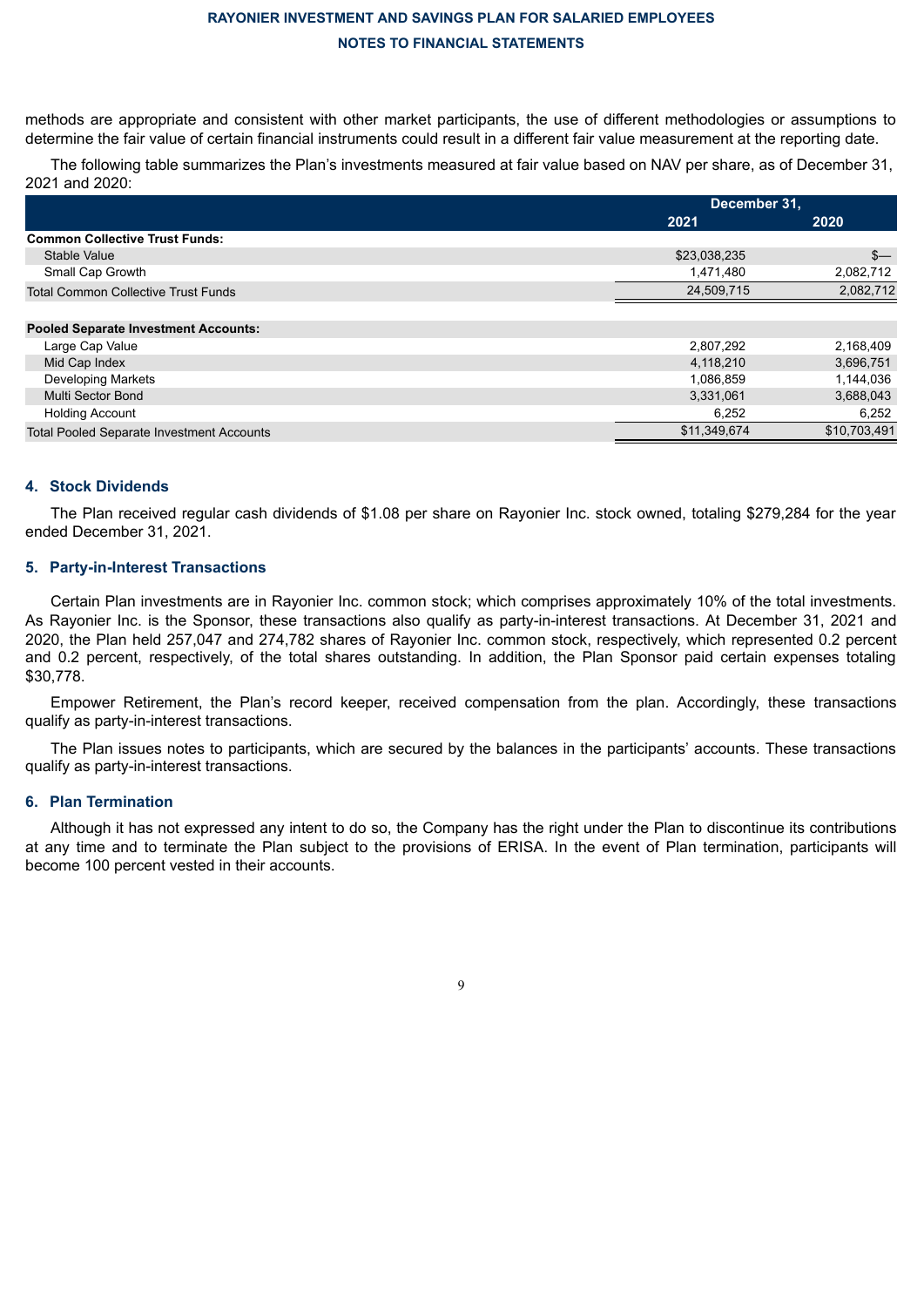## **7. Concentration of Investments**

The Plan is concentrated in the following investments as of December 31, 2021 and 2020.

|                                      |                                     | December 31, |        |
|--------------------------------------|-------------------------------------|--------------|--------|
| <b>Investment</b>                    | <b>Description</b>                  | 2021         | 2020   |
| Putnam Stable Value CIT              | <b>Common Collective Trust Fund</b> | 20%          |        |
| BlackRock iShares S&P 500 Index Fund | Mutual Fund                         | 19%          | 19 $%$ |
| Rayonier Inc. Common Stock Fund      | Company Stock                       | $10\%$       | 9%     |
| <b>MassMutual GIA</b>                | Guaranteed Interest Account         | —            | 23 %   |

### **8. Tax Status**

The Plan has adopted a Volume Submitter Profit Sharing Plan with CODA Plan Document. The Volume Submitter Plan received a favorable opinion letter from the IRS on March 31, 2014. The letter states the Volume Submitter Plan is designed in accordance with applicable sections of the IRC. Although the Plan has been amended since the date of the letter, the Plan Administrator believes the Plan is designed and is currently being operated in compliance with the applicable requirements of the IRC.

Accounting principles generally accepted in the United States of America require plan management to evaluate tax positions taken by the Plan and recognize a tax liability if the Plan has taken an uncertain position that more likely than not would not be sustained upon examination by the IRS. The Plan is subject to routine audits by taxing jurisdictions; however, there are currently no audits for any tax periods in progress.

### **9. Reconciliation of Financial Statements to Form 5500**

The following tables are a reconciliation of net assets available for benefits according to the financial statements as compared to Form 5500 as of December 31, 2021 and 2020:

|                                                                | 2021          |
|----------------------------------------------------------------|---------------|
| Net assets available for benefits per the financial statements | \$112,936,874 |
| Add: Accrued investment fees at December 31, 2021              | 15.939        |
| Less: Contributions receivable at December 31, 2021            | 95.094        |
| Net assets available for benefits per Form 5500                | \$112,857,719 |

|                                                                | 2020         |
|----------------------------------------------------------------|--------------|
| Net assets available for benefits per the financial statements | \$98.791.708 |
| Add: Accrued investment fees at December 31, 2020              | 13.923       |
| Less: Contributions receivable at December 31, 2020            | 66,866       |
| Net assets available for benefits per Form 5500                | \$98.738.765 |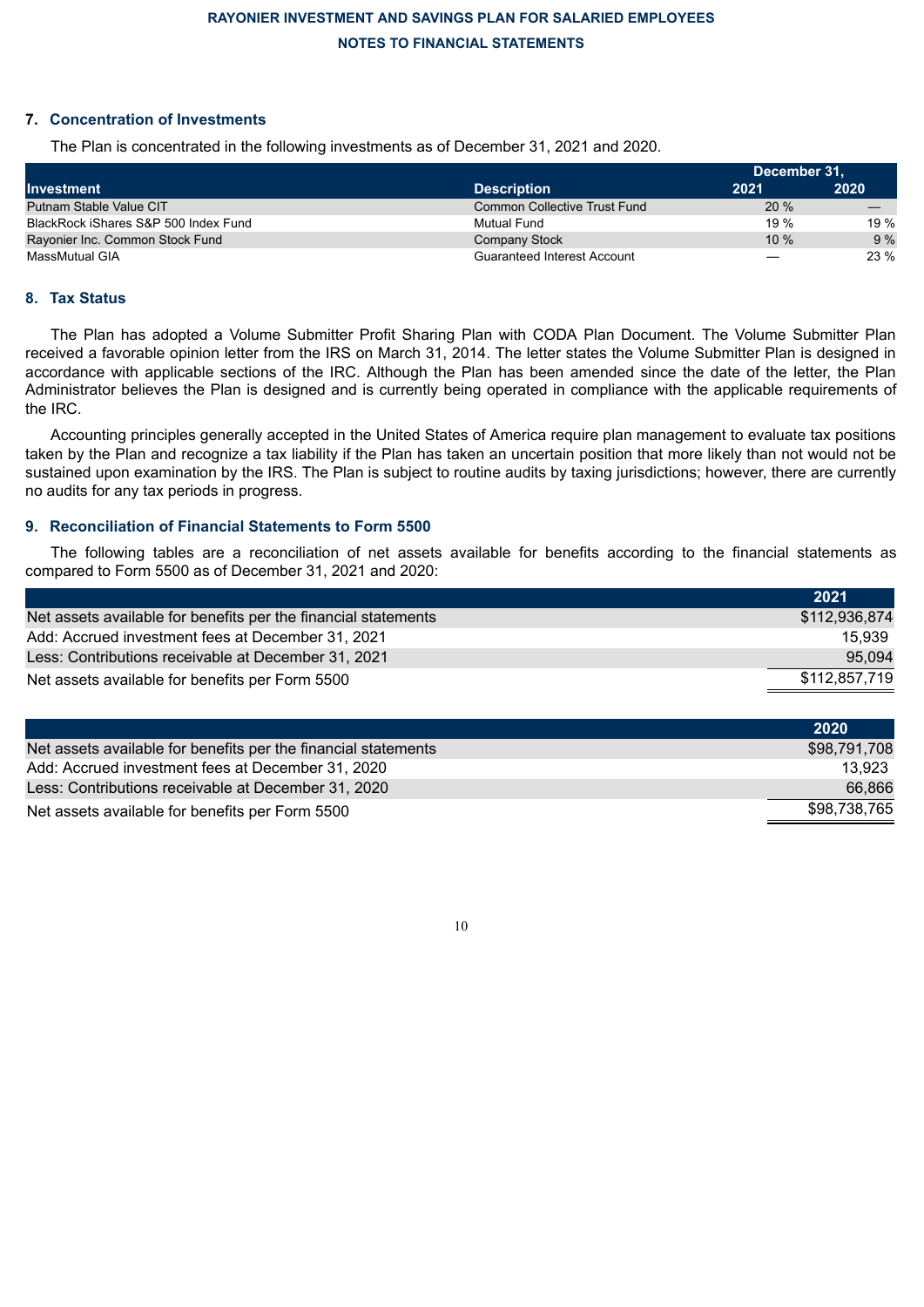The following table is a reconciliation of changes in net assets available for benefits according to the financial statements as compared to Form 5500 for the year ended December 31, 2021:

<span id="page-12-0"></span>

|                                                                            | 2021         |
|----------------------------------------------------------------------------|--------------|
| Increase in net assets available for benefits per the financial statements | \$14,145,166 |
| Change in accrued investment fees                                          | 2.016        |
| Change in accrued contribution receivable                                  | (28, 228)    |
| Net gain per Form 5500                                                     | \$14.118.954 |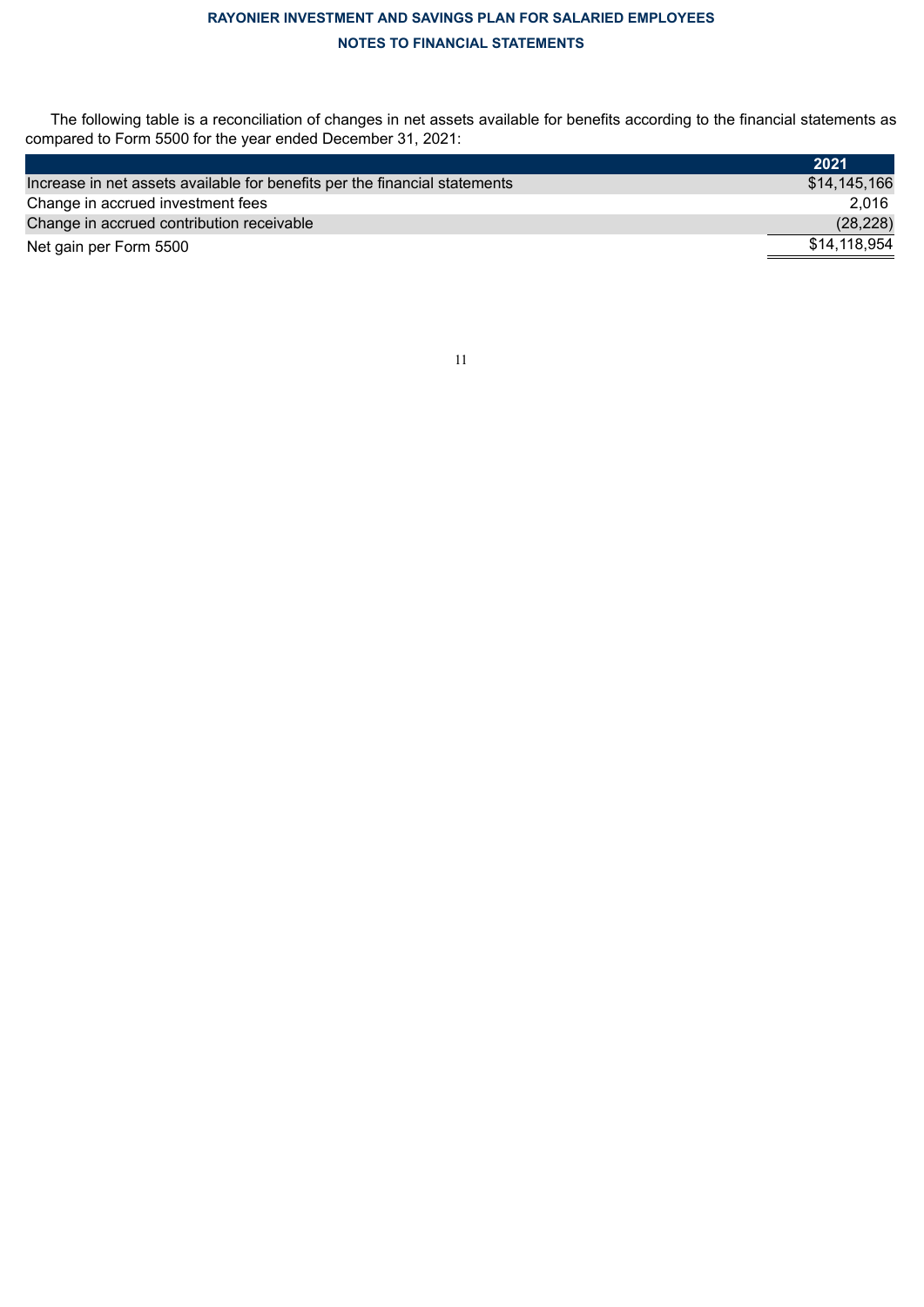### **RAYONIER INVESTMENT AND SAVINGS PLAN FOR SALARIED EMPLOYEES SCHEDULE H, LINE 4i: SCHEDULE OF ASSETS (HELD AT END OF YEAR) AS OF DECEMBER 31, 2021**

#### **PLAN NUMBER 100 EMPLOYER IDENTIFICATION NUMBER 13-2607329**

| (a)     | (b) Identity of Issue                                | (c) Description                     | (d) Cost     | (e) Current Value |
|---------|------------------------------------------------------|-------------------------------------|--------------|-------------------|
|         | Putnam Stable Value CIT                              | <b>Common Collective Trust Fund</b> | $**$         | \$23,038,235      |
|         | BlackRock iShares S&P 500 Index Fund                 | <b>Mutual Fund</b>                  | $***$        | 21,956,138        |
| $\star$ | Rayonier Inc. Common Stock Fund (1)                  | Company Stock                       | $***$        | 10,953,989        |
|         | Prudential Day One 2025 Fund                         | <b>Mutual Fund</b>                  | $***$        | 5,447,657         |
|         | Prudential Day One 2040 Fund                         | <b>Mutual Fund</b>                  | $***$        | 5,333,624         |
|         | Principal Blue Chip Fund                             | <b>Mutual Fund</b>                  | $***$        | 4,714,147         |
|         | MassMutual Vanguard Mid Cap Index                    | Pooled Separate Investment Account  | $\star\star$ | 4,118,210         |
|         | Prudential Day One 2035 Fund                         | <b>Mutual Fund</b>                  | $***$        | 3,682,864         |
|         | Prudential Day One 2030 Fund                         | <b>Mutual Fund</b>                  | $***$        | 3,392,556         |
|         | Prudential Day One 2045 Fund                         | <b>Mutual Fund</b>                  | $***$        | 2,934,925         |
|         | Vanguard Intermediate Term Bond Index Fund           | <b>Mutual Fund</b>                  | $***$        | 2,931,559         |
|         | <b>MassMutual MFS Value</b>                          | Pooled Separate Investment Account  | $***$        | 2,807,292         |
|         | Allspring Special Small Cap Value Fund               | <b>Mutual Fund</b>                  | $***$        | 2,716,307         |
|         | BlackRock iShares International Index Fund           | <b>Mutual Fund</b>                  | $***$        | 2,488,341         |
|         | <b>MassMutual Total Return Bond</b>                  | Pooled Separate Investment Account  | $\star\star$ | 2,465,091         |
|         | BlackRock iShares Small Cap Index Fund               | <b>Mutual Fund</b>                  | $***$        | 2,011,340         |
|         | American Funds EuroPacific Growth                    | <b>Mutual Fund</b>                  | $***$        | 1,955,931         |
|         | Prudential Day One 2020 Fund                         | <b>Mutual Fund</b>                  | $***$        | 1,900,459         |
|         | Prudential Day One 2050 Fund                         | <b>Mutual Fund</b>                  | $***$        | 1,528,021         |
|         | Victory Capital Management Inc. Small Cap Growth CIT | <b>Common Collective Trust Fund</b> | $***$        | 1,471,480         |
|         | Prudential Day One 2055 Fund                         | <b>Mutual Fund</b>                  | $***$        | 1,366,641         |
|         | MassMutual Invesco Developing Markets Fund           | Pooled Separate Investment Account  | $***$        | 1,086,859         |
|         | MassMutual Pimco Income Fund                         | Pooled Separate Investment Account  | $***$        | 865,970           |
|         | Prudential Day One 2015 Fund                         | <b>Mutual Fund</b>                  | $***$        | 670,471           |
|         | Prudential Day One 2060 Fund                         | <b>Mutual Fund</b>                  | $***$        | 455,330           |
|         | Prudential Day One Income Fund                       | <b>Mutual Fund</b>                  | $***$        | 66,635            |
|         | MassMutual Holding Account                           | Pooled Separate Investment Account  | $***$        | 6,252             |
|         | MassMutual GIA (1)                                   | <b>Guaranteed Interest Account</b>  | $***$        | 2,591             |
|         | Notes Receivable from Participants (2)               | Participant Loans                   |              | 308,123           |
|         |                                                      |                                     |              | \$112,677,038     |

(1) This investment is closed to participant contributions.

(2) The loans bear fixed interest rates which range from 4.25 percent to 6.50 percent with maturities through November 2036.

\* Denotes party-in-interest transaction.

<span id="page-13-0"></span>\*\* Investments are participant directed, thus cost information is not required.

See Independent Auditors' Report.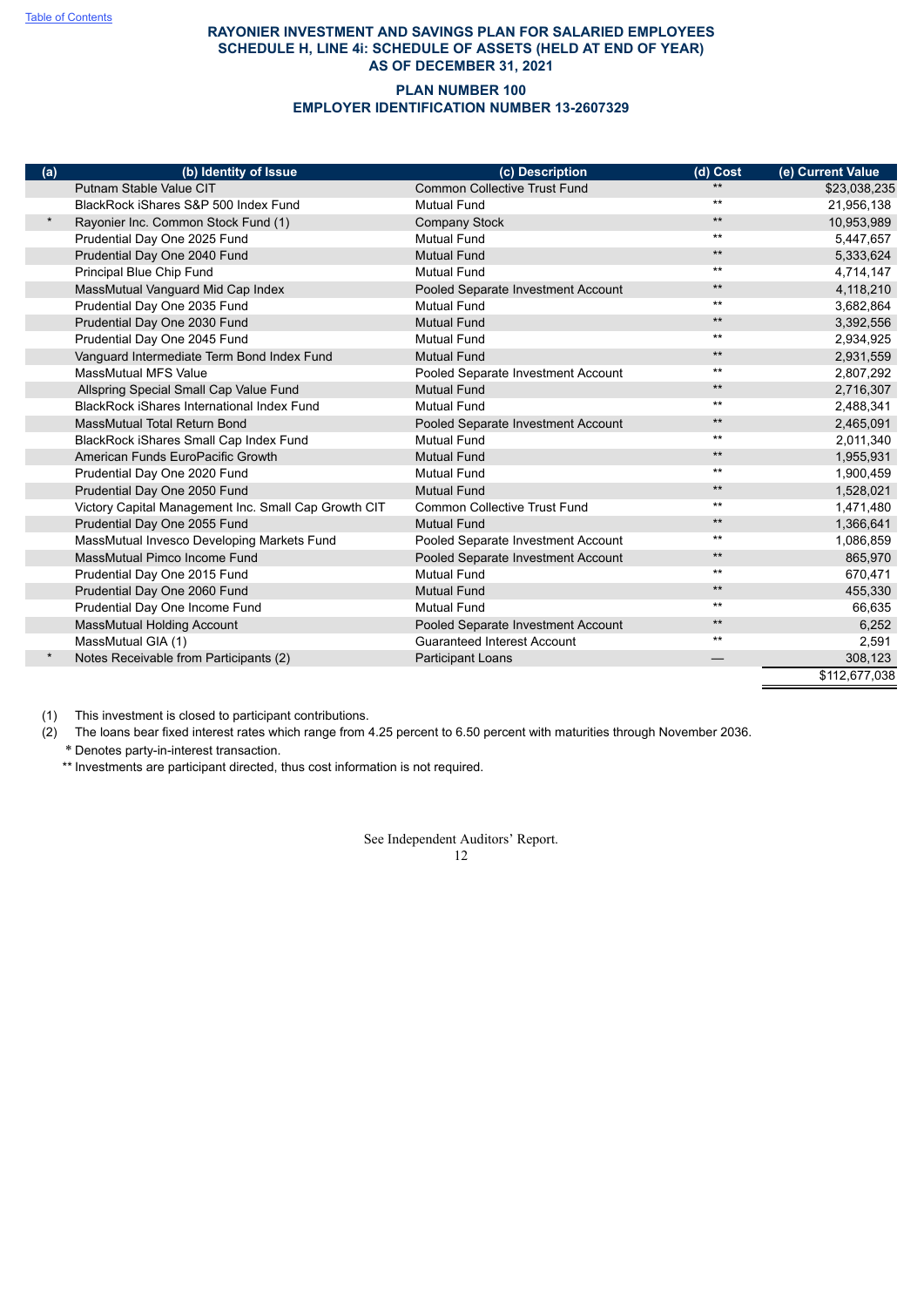## **SIGNATURE**

Pursuant to the requirements of the Securities Exchange Act of 1934, the Pension and Saving Plan Committee for the Rayonier Investment and Savings Plan for Salaried Employees has duly caused this annual report to be signed on its behalf by the undersigned hereunto duly authorized.

> Rayonier Investment and Savings Plan for Salaried Employees (Name of Plan)

/s/ SHELBY L. PYATT

Shelby L. Pyatt Plan Administrator

<span id="page-14-0"></span>Date: June 23, 2022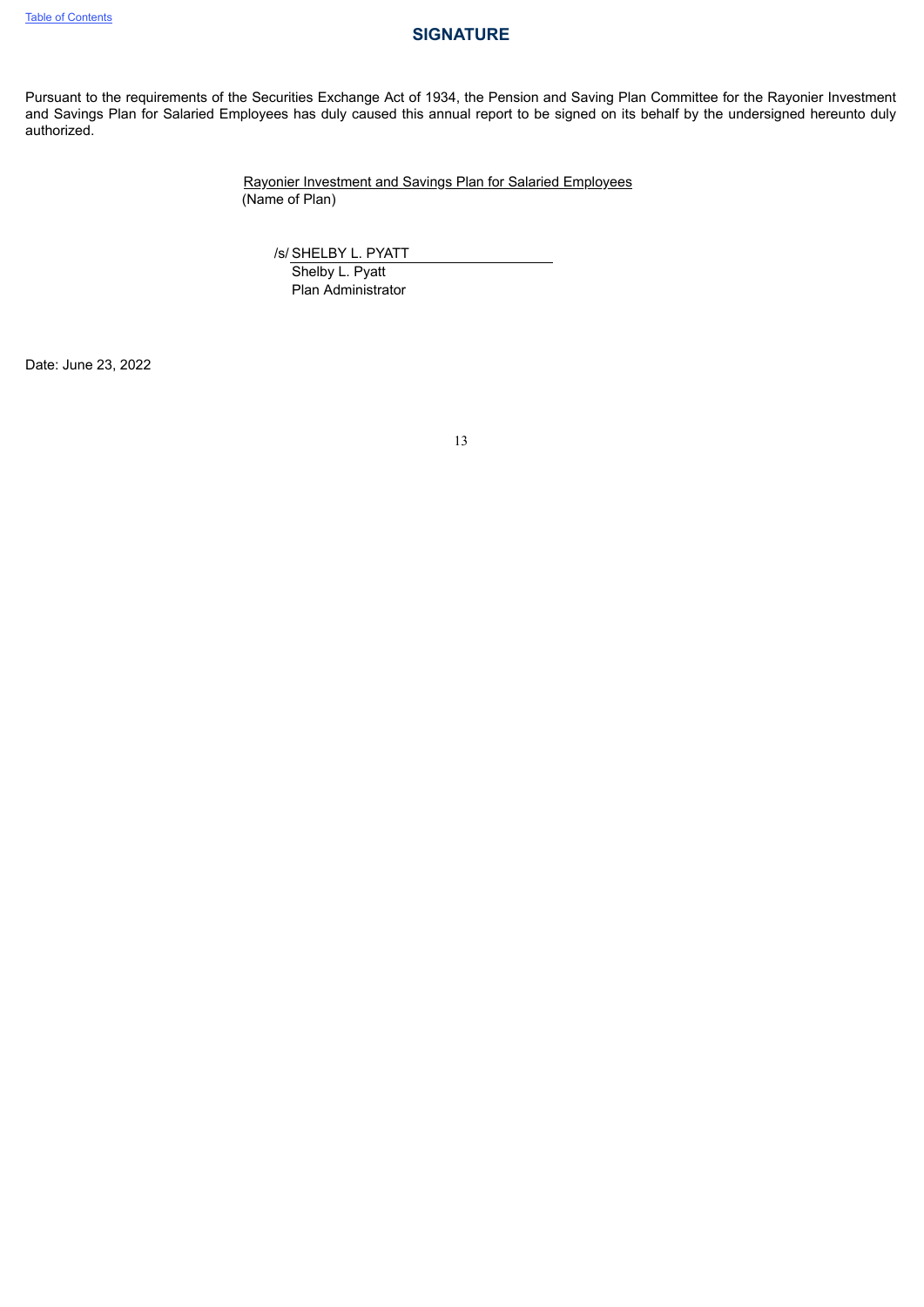# **EXHIBIT INDEX**

| <b>EXHIBIT NO.</b> | <b>DESCRIPTION</b>                                       | <b>LOCATION</b> |
|--------------------|----------------------------------------------------------|-----------------|
| ົ<br>ںے            | Consent of Independent Registered Public Accounting Firm | Filed herewith  |